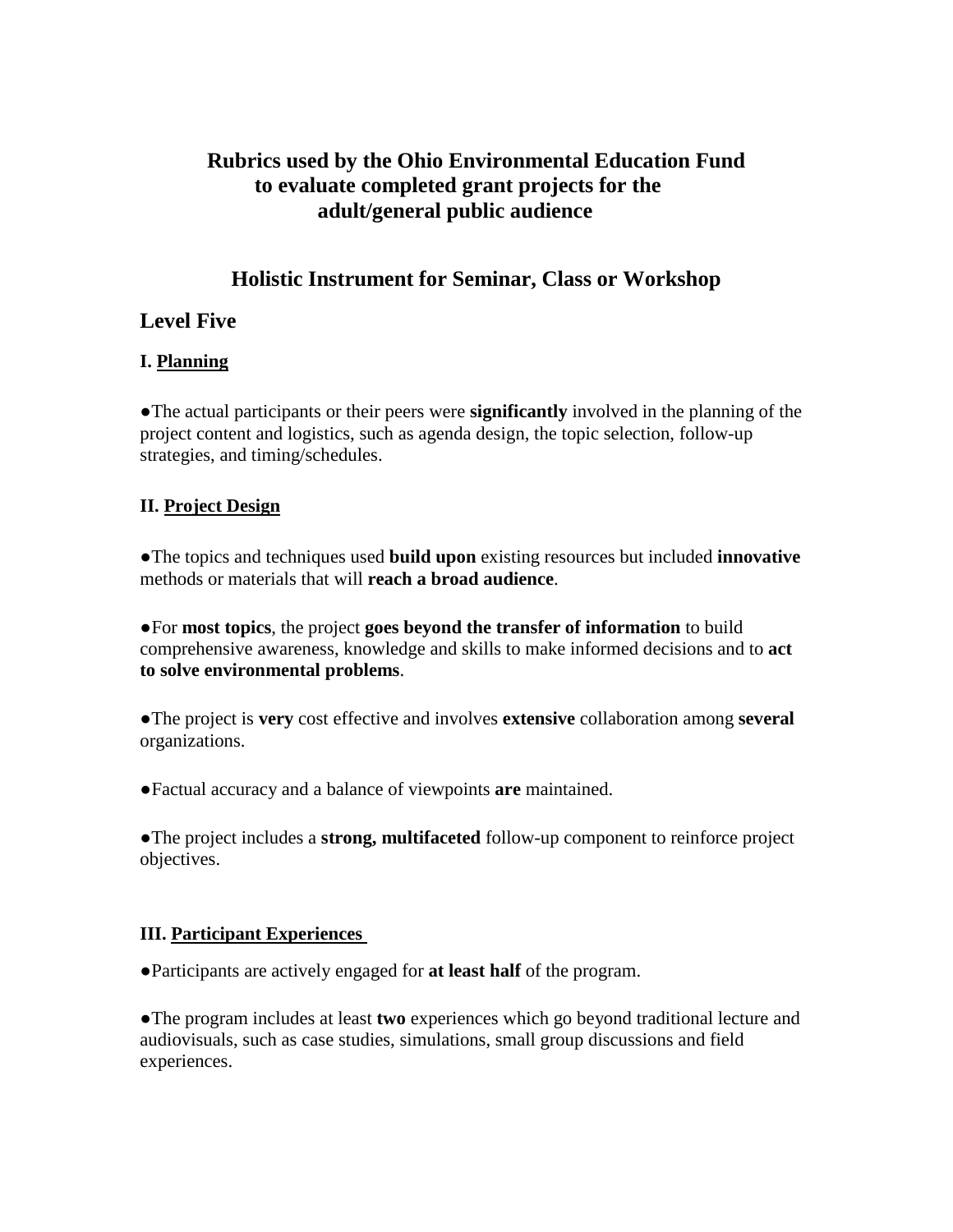●Participants have **several** opportunities to choose from among a variety of sessions or assignments to best address their particular needs, issues and/or questions.

●Materials **and** program/sessions are divided into logical segments and **are used to reinforce and review information**.

### **IV. Evaluation and Results**

●A comprehensive **external evaluation process** was a part of the project.

●The evaluation results characterize the program as **strong and successful**.

●The program **has had documented statewide impact** or has **documented results that may support the value of statewide replication**.

# **Level Four – Seminar, Class or Workshop**

### **I. Planning**

●The actual participants or their peers were **somewhat** involved in the planning of the project content and format including design, topic selection, and dissemination strategies.

## **II. Project Design**

●The topics and techniques used **build upon** existing resources but include **at least one innovative** method or material that will **reach a broad audience**.

●**For a few topics**, the project **goes beyond the transfer of information** to build comprehensive awareness, knowledge and skills to make informed decisions and to **act to solve environmental problems**.

●The project is **somewhat** cost effective and involves collaboration among **several**  organizations.

- ●Factual accuracy and a balance of viewpoints **are** maintained.
- ●The project includes a **strong** follow-up component to reinforce project objectives.

### **III. Participant Experiences**

●Participants are actively engaged for **at least 25%** of the program.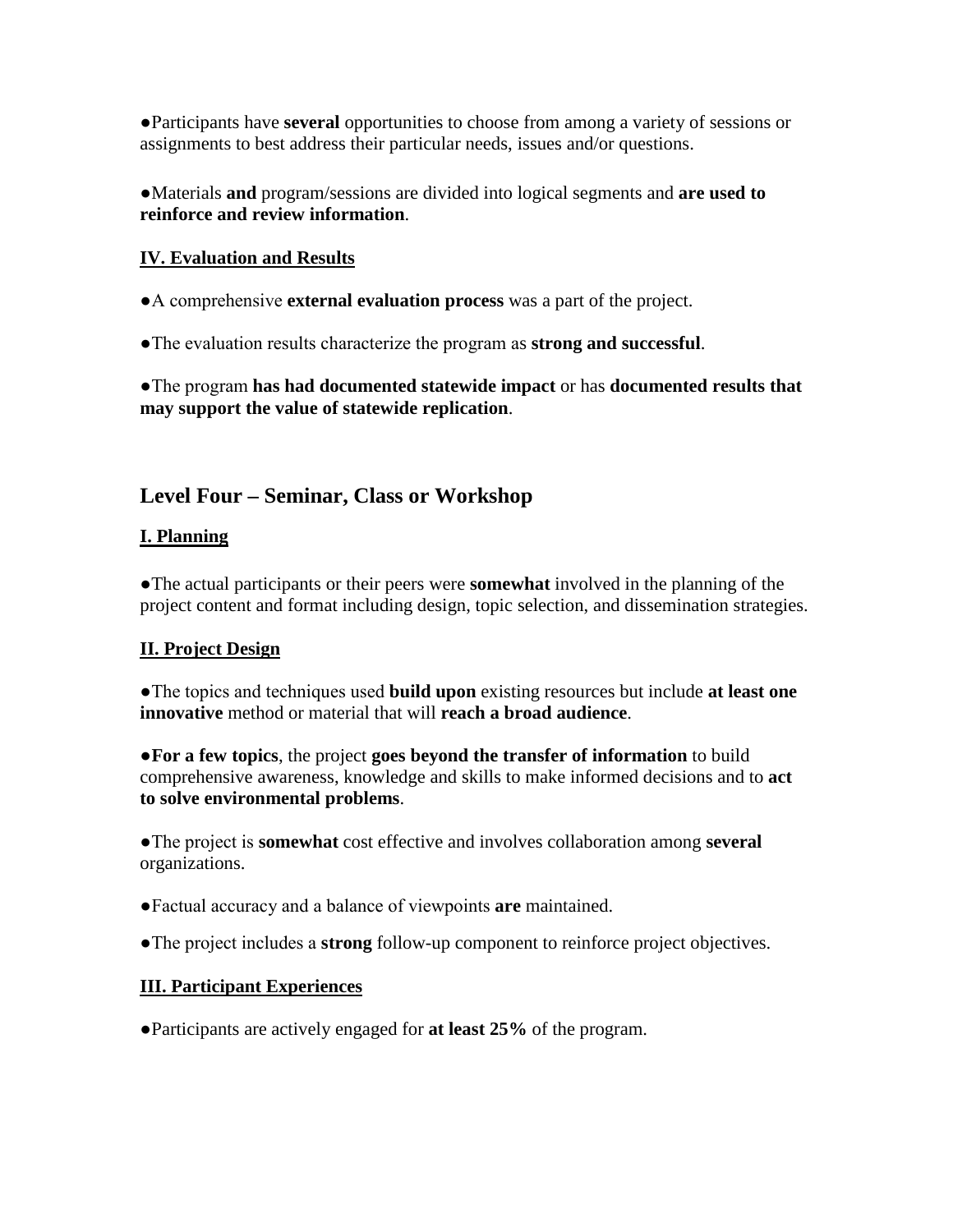●The program includes **at least one** experience which goes beyond traditional lecture and audiovisuals, such as case studies, simulations, small group discussions and field experiences.

●Participants have **several** opportunities to choose from among a variety of sessions or assignments to best address their particular needs, issues and/or questions.

●Materials **and/or** sessions are divided into logical segments and **are used to reinforce and review information**.

## **IV. Evaluation and Results**

●A comprehensive **external evaluation process** was a part of the project.

●The evaluation results characterize the program as **successful**.

●The program **has had documented regional impact** or has **documented results that may support the value of statewide replication**.

# **Level Three – Seminar, Class or Workshop**

# **I. Planning**

●The actual participants or their peers were **minimally** involved in the planning of the project content and logistics, such as agenda design, the topic selection, follow-up strategies, and timing /schedules.

# **II. Project Design**

●The topics and techniques used **build upon** existing resources that can **reach a broad audience**.

●For **at least one topic**, the project **goes beyond the transfer of information** to build comprehensive awareness, knowledge and skills to make informed decisions.

●The project is **somewhat** cost effective and involves collaboration between **at least two** groups.

●Factual accuracy and a balance of viewpoints **are** maintained.

●The project includes **some** follow-up component.

## **III. Participant Experiences**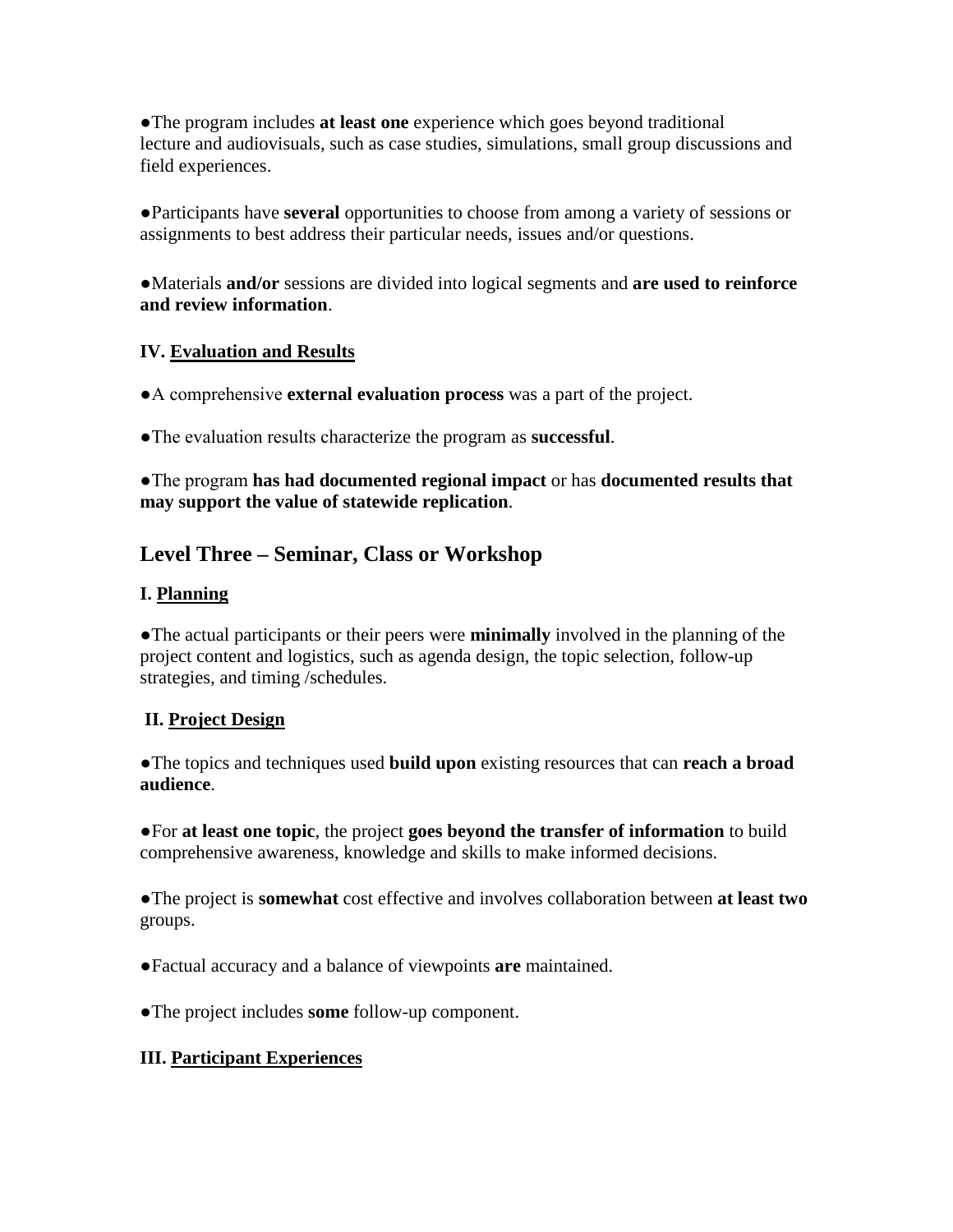●Participants are actively engaged for **at least some portion** of the program.

●The program includes at least **one** experience which goes beyond traditional lecture and audiovisuals.

●Participants have **at least one** opportunity to choose from among a variety of sessions or assignments.

●Materials **and/or** sessions are divided into **somewhat** logical segments.

### **IV. Evaluation and Results**

- **An evaluation** of the project was conducted.
- The evaluation results are **mixed or inconclusive**.
- ●The project has documented **regional or local impact**.

# **Level Two – Seminar, Class or Workshop**

### **I. Planning**

●The actual participants or their peers were **not** involved in the planning of the project.

### **II. Project Design**

●The topics and techniques **use only** existing resources that can **reach a broad audience**.

●The project includes **only the transfer of information**.

●The project is **not very cost effective** and is conducted by **only one** organization or agency.

- ●Factual accuracy and a balance of viewpoints **are usually** maintained.
- ●The project includes a **minimal** follow-up component.

### III. Participant Experiences

●Participants **are not** actively engaged at all during the program.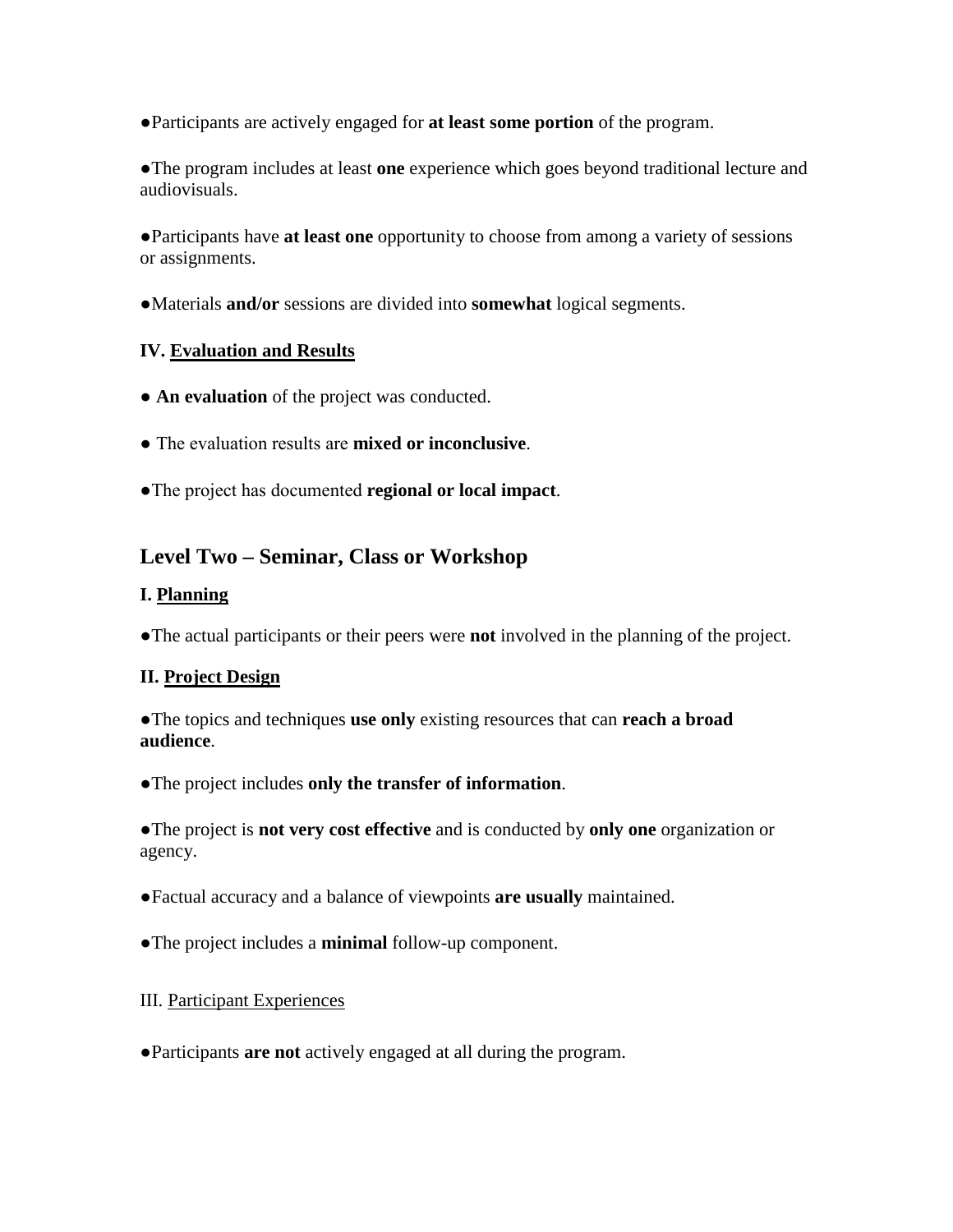●The program includes **no** experience which goes beyond traditional lecture and audiovisuals.

●Participants have **at least one** opportunity to choose from among a variety of sessions or assignments.

●Materials and/or sessions **are** divided into segments.

## **IV. Evaluation and Results**

- **Little** evaluation of the project is evident.
- **Little or poor** evaluation results are available.
- **Some impact** is documented.

# **Level One – Seminar, Class or Workshop**

### **I. Planning**

●The actual participants or their peers were **not** involved in the planning of the project.

### **II. Project Design**

●The topics and techniques **use only** existing resources that may or may not **reach a broad audience**.

- ●The project includes **only the transfer of information**.
- ●The project is **not** cost effective and is conducted by **only one** organization or agency.
- ●Factual accuracy and a balance of viewpoints **are not** maintained.
- ●The project includes **no** follow-up component.

### **III. Participant Experiences**

●Participants are **not** actively engaged at all during the program.

●The program includes **no** experience which goes beyond traditional lecture and audiovisuals.